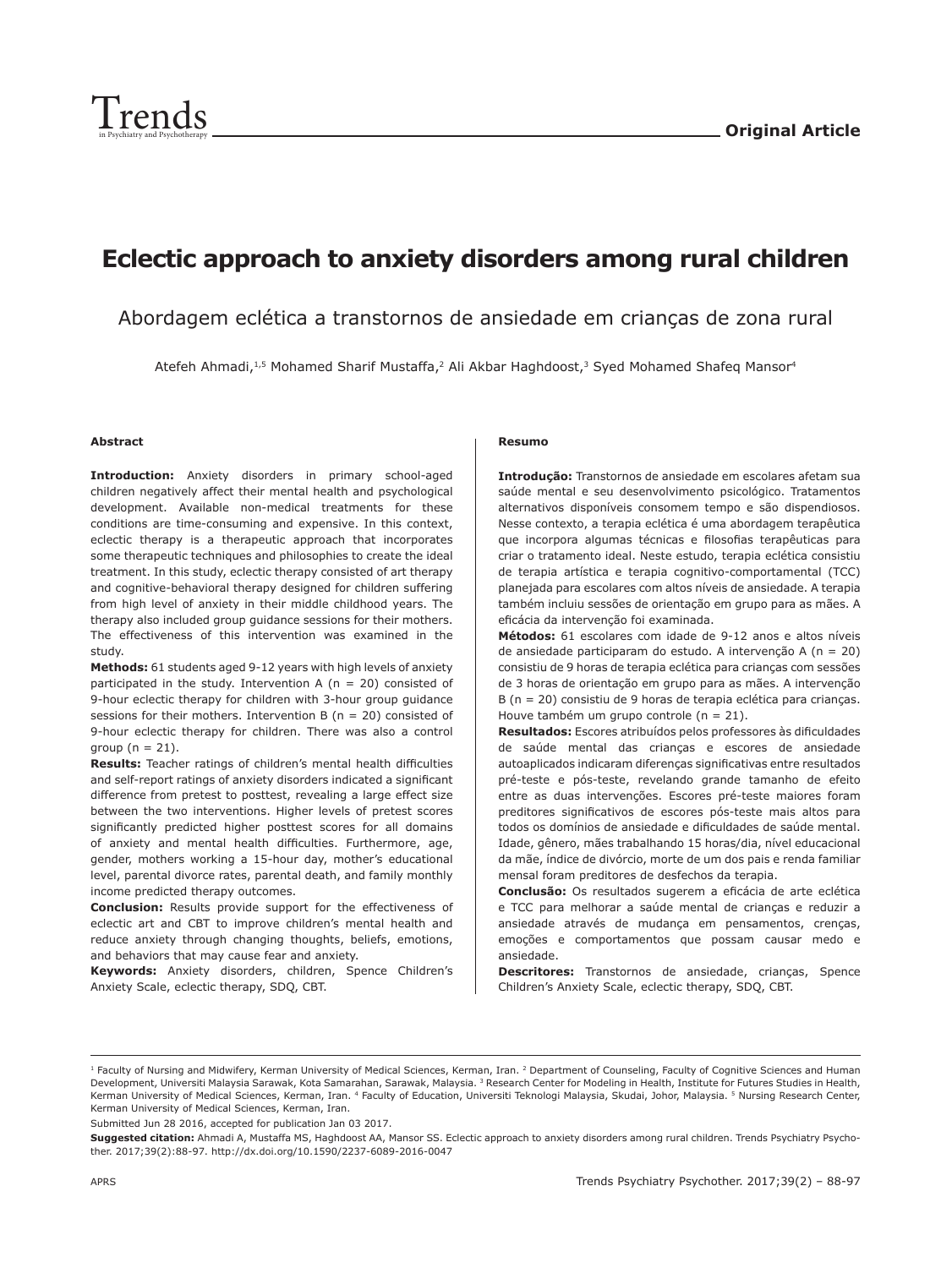#### **Introduction**

Anxiety disorders (AD) are among the most common prevalent psychiatric disorders among children in middle childhood.1 In fact, rural children seem to experience a higher prevalence of AD compared to their urban peers. This higher prevalence could be explained by underlying differences in demographic characteristics and risk factors, such as higher rates of mental health impairment, poverty, as well as limited access to diagnostic, therapeutic, and counselling services.<sup>2</sup> Cognitive consequences and behavioral side effects of AD – and their tendency to become chronic – affect children's psychological development and their academic achievement at school.3

Although the treatment of AD is of fundamental importance, some issues still arise regarding the application of related interventions in rural areas. Cognitive-behavioral therapy (CBT) has been considered the most common evidence-based non-medical approach to pediatric AD.4,5 CBT focuses on modifying abnormal thoughts and behaviors by applying several techniques and interventions. It targets negative thinking patterns to replace them with more adaptive behaviors and cognitions.6 Despite the fact that many children who are diagnosed with AD undergo a successful CBT, others are less responsive to this method and show non-significant symptomatic remission after intervention or in follow-up sessions.5,7-10 In addition, CBT has been underutilized and critiqued for being too verbal or abstract for the treatment of children.<sup>11</sup> CBT may never be appropriate for very young children with limited vocabulary and difficulty in understanding some of its concepts. On the other hand, engagement in the therapeutic process is important for the child's learning and to prevent premature termination of therapy. It has been shown that child involvement in therapy indicates outcomes, especially in later stages of treatment. Thus, there is a need to modify CBT – which is an effective therapy for treating AD in adults<sup>12</sup> - for children who may not benefit from it.<sup>13</sup> Furthermore, significant positive outcome is achieved by providing multiple therapy sessions, which is sometimes hard to run in rural remote settings.<sup>5</sup> Despite the high prevalence of AD among rural children,2 access to psychological treatment for AD in rural remote communities $14-16$  – with poor distribution of qualified professionals and limited service availability due to geographic isolation – has been a concern for many years.<sup>2,17,18</sup>

#### **Intervention in this study**

In a few previous studies, the use of an eclectic approach to treat pediatric AD was more effective than CBT.19 In this research, eclectic therapy was inspired by Gardner's theory of multiple intelligences (1983, 2006).20,21 This theory justifies distinct intelligences representing different abilities, through which children with anxiety communicate, process their difficulties, and learn how to overcome their problems.<sup>22</sup> Gardner defined intelligence as a biopsychological potential to process information that can be used to solve problems or create products that are of value in a culture. The Multiple Intelligence (MI) theory provides a better understanding of the variety and scope of human cognitive feats than do competing accounts. It also better explains the variety of performances among children based on their different intelligences.<sup>22</sup> MI theory helps to tailor therapy methods to client preferences by proving an effective metatheory<sup>23</sup> that offers a more flexible framework in the delivery of service to children and matches treatment to their abilities and strengths.24 Many counselors and psychotherapists have realized that the only path to correcting human issues does not exist. Consequently, a single theory cannot provide a solution to all human problems.25 Eclectic therapy uses more than one approach to psychotherapy, and, therefore, is sometimes called combination or integrative therapy. It may be the best approach when more than one cause of a disease or a problem is known.26,27 The most effective therapeutic techniques in eclectic therapy are integrated to create the best treatments to meet the needs of clients. Although the existence of a favorite theory is often common, all available options can be used. The key is to help a wider range of clinical populations to solve their problems as effectively, quickly, and applicably as possible.<sup>28</sup> This therapy considers all dimensions of a client's life to fully approach the issue, including cultural contexts, social systems, interpersonal patterns, and biology.29

It seems that CBT in limited sessions is not sufficiently effective. Therefore, its application in remote rural areas is sometimes not advisable due to financial and time limitations. In this regard, to achieve more efficiency in our study, we designed an eclectic therapy combining art and CBT therapeutic elements for students and group guidance sessions for their parents to approach their AD.26,30 CBT – which is the most common psychological intervention for children with  $AD<sup>5</sup>$  – was the dominant component of this study. It focused on modifying maladaptive behaviors and unrealistic cognitions in children with AD.<sup>31</sup> It helps children to become aware of their core beliefs, thinking patterns, and the relationship between their emotions and thoughts with consequent behaviors.<sup>32</sup> We also tried to implement CBT through art therapy, which was the second major component of our study. The activities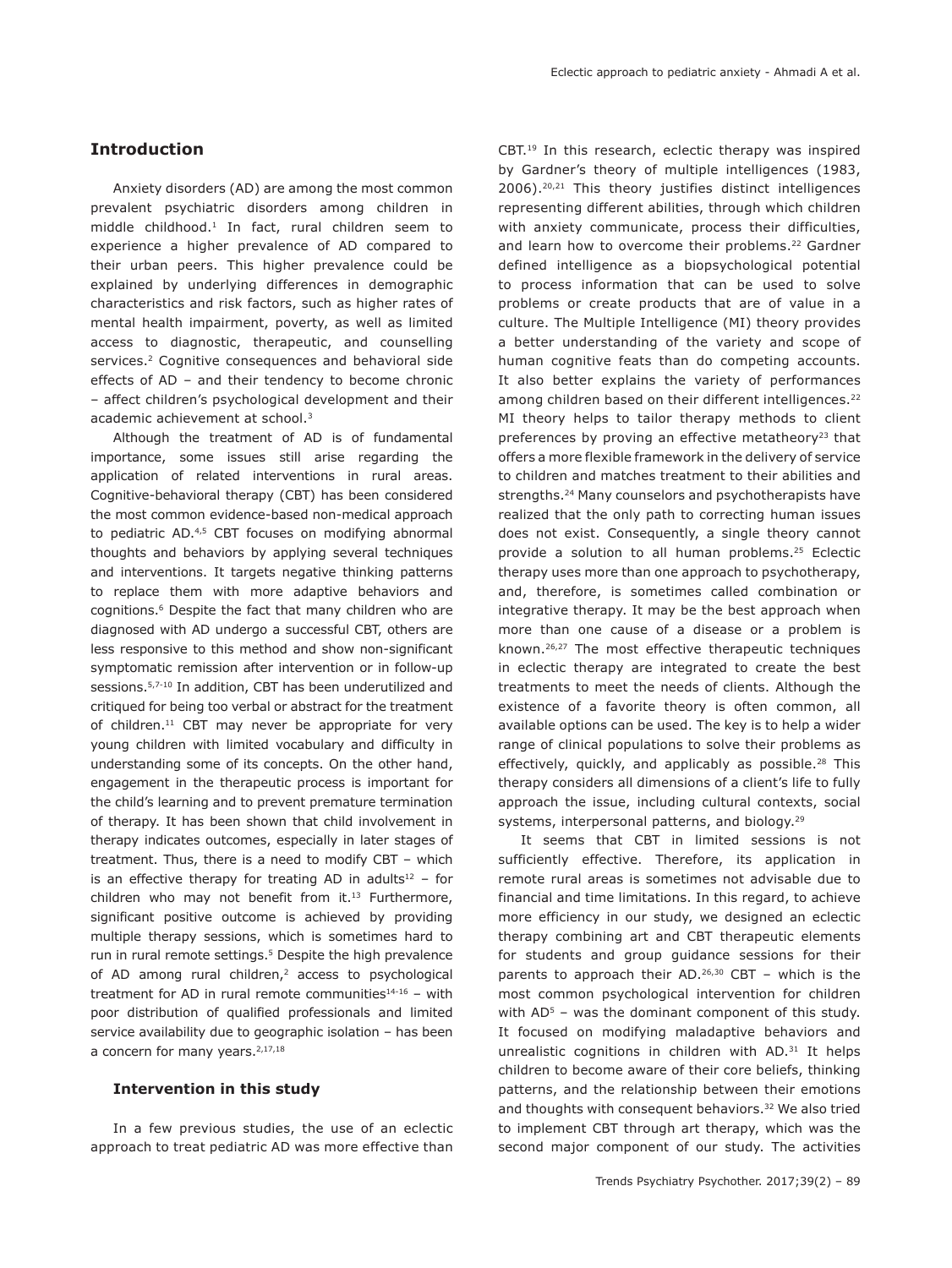included music, painting, physical movement, and plays in all sessions. We adopted the simultaneous eclectic approach in this study (use of two or more types of psychotherapies in each session – art therapy and CBT in our case). Children, especially the anxious ones, tend not to provide enough verbal communication in talk therapies. On the other hand, art allows them to reveal their thoughts, experiences, inclinations, and emotions that they usually find threatening.<sup>33</sup> With the application of four art modalities in the therapy, this research tried to implement more effective CBT to improve children's self-awareness skills based on their intelligences.

In this study group, guidance consisted of a program designed to give parents an opportunity to discuss their children's common problems and issues related to their fears and anxieties.<sup>34,35</sup> By holding group guidance sessions for parents before the first session of eclectic therapy, we expected to add benefits beyond the outcomes achieved by pure child therapy.<sup>36,37</sup> These guidance sessions may enhance the effectiveness of therapy by improving parenting skills to recognize anxiety symptoms, helping their children emotionally, and managing behavioral problems.<sup>38</sup> Children are emotionally dependent on their parents, imitate their behaviors, and are influenced by parental tensions, anxieties and fears.39 Therefore, parental awareness may improve the quality of psychotherapy.

#### **Identifying sociodemographic predictors of therapy outcome**

Identifying socio demographic predictors of therapy outcome is another key dimension of this research.<sup>40</sup> Studies on sociodemographic predictors of therapy outcome in pediatric AD have been surprisingly limited so far<sup>41</sup> or resulted in few findings of clinical or theoretical significance.<sup>7</sup> To the best of our knowledge, this study is the first one to investigate sociodemographic predictors of the six domains of anxiety.

Previous studies revealed that age, gender, and socioeconomic status could not predict the level of CBT response.40,42 Other similar research found that older children show less favorable treatment outcomes, and that gender, family monthly income, family composition (i.e., single- versus dual-parent household) were not predictive of treatment outcome.43,44 Unlikely, Reynolds, Wilson, Austin, and Hooper (2012) realized that younger children had a lower positive response rate to therapy.45

For the current study, we hypothesized that the level of anxiety along with mental health difficulties would significantly change by the end of interventions A and B. In addition, we predicted that intervention A would be more efficient than intervention B. Secondly, we hypothesized that sociodemographic factors could predict therapy outcome.

#### **Method**

#### **Participants**

Children with high levels of AD had been screened within the context of a larger study involving 600 students attending the four primary schools of Pontian, a rural district in the province of Johor in southern Malaysia. Sociodemographic characteristics of the initial sample included: 50.3% boys and 49.7% girls, age range 9-11 years (mean  $= 10.17$  years, standard deviation  $[SD] = 0.77$ ). Most of the participants had low socioeconomic status (88% with incomes lower than 3000 Malaysian Ringgit (about 1000 US\$/month). At least 93.6% of them were from crowded families (families with 5 or more members) and most of them belonged to families with low parental education levels (89.2% of fathers and 87.3% of mothers did not attend university).

Children and parents completed Spence Children's Anxiety Scale (SCAS) – child and parent versions, respectively. One SD above the mean of all scores was established as the cutoff score for both child and parent versions. Seventy-one students who scored above the cutoff in both versions were considered for therapy (this cutoff score is defined by the author of SCAS). 8 students who scored above the cutoff score on the obsessive-compulsive disorder (OCD) scale were excluded because OCD sufferers respond better to specific treatments.46 Students were randomly placed in 3 intervention groups (control group, intervention A, and B). Only 2 students failed to attend all sessions and were removed from final data analysis. Finally, 61 were included in data analysis.

#### **Instruments**

SCAS-Malay (parent and child versions)<sup>47</sup> are parent report and self-report inventories that were used to recognize children's AD. Thirty-eight items of the child version correspond directly with the parent version. They measure six subscales of AD: separation anxiety disorder (SAD); social phobia; OCD; generalized anxiety disorder (GAD); panic and agoraphobia; and physical injury fear. The child version also includes six positive fillers. Items are rated on a 4-point Likert-type scale (never, sometimes, often, and always), and total scores range from 0-114. Respondents are supposed to circle the option that best describes the situation. Several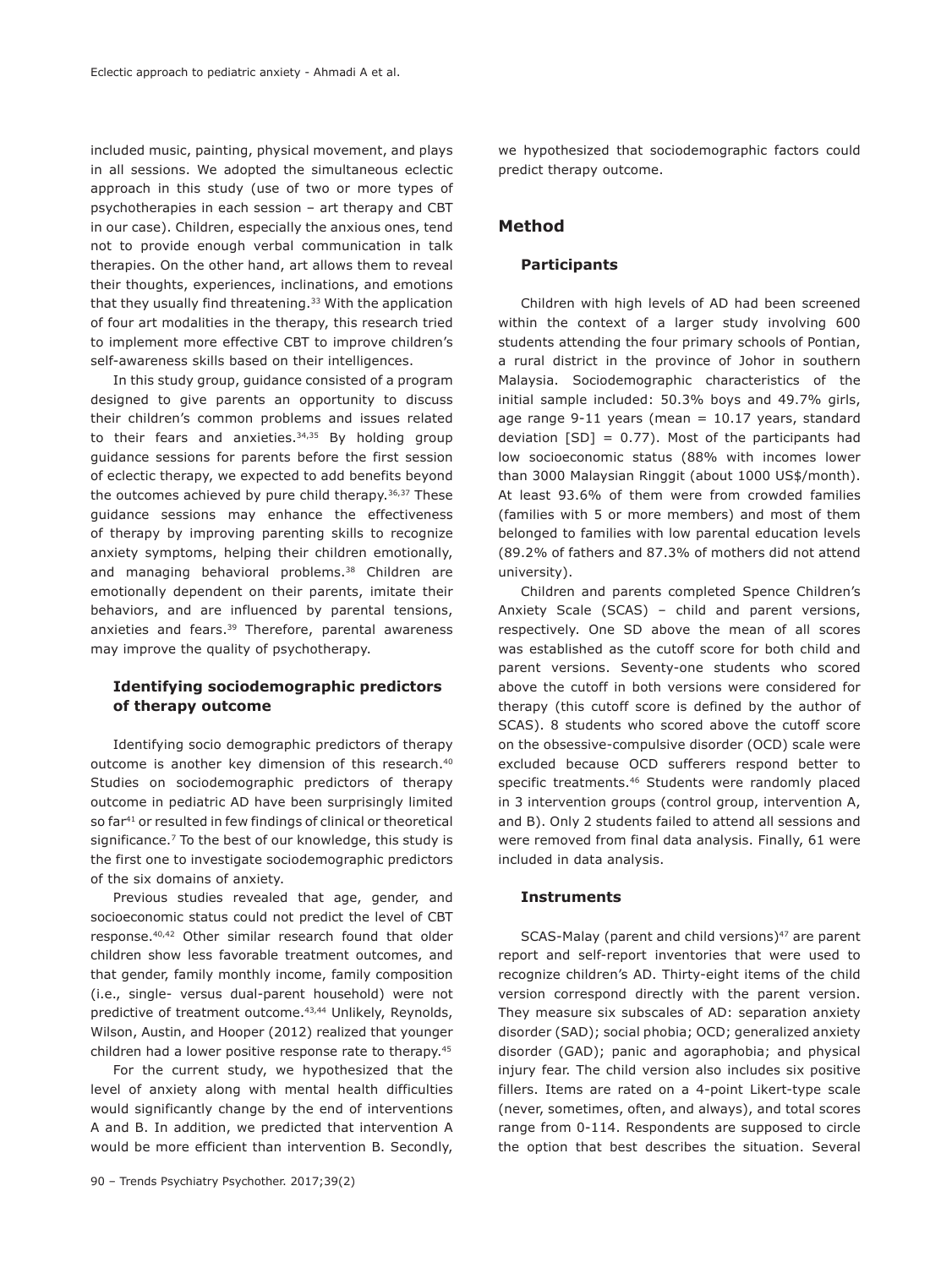studies using confirmatory and exploratory factor analysis have provided sufficient support for the validity of the instrument resembling those outlined in Diagnostic and Statistical Manual of Mental Disorders, 4th edition (DSM-IV).48 The internal reliability of SCAS has been high in most studies. Its psychometric properties have been acceptable in Malaysia,<sup>48</sup> Australia,<sup>49</sup> Cyprus,<sup>50</sup> Japan,<sup>51</sup> and Germany.<sup>52</sup> Furthermore, its adaptation to Danish,53 Greek, Spanish English, Swedish, and Italian languages was successful.<sup>50,54</sup>

Strengths and Difficulties Questionnaire (SDQ) teacher report belongs to the family of mental health and global functioning measuring instruments. It is a brief behavioral screening questionnaire about 3-16 years olds. It is currently one of the most frequently used international screening instruments for children and adolescents in the area of mental health. SDQ versions (self-report, parent, teacher) have been translated and validated into more than 60 languages with acceptable psychometric properties.55 Advantages of SDQ – which include its brevity, ease of administration, coverage of positive and negative behaviors, good correlation of its subscales with the diagnostic categories in DSM-IV and International Classification of Diseases, version 10 (ICD-10), and its availability – have made it a widely used screening questionnaire in communities and clinical settings.<sup>56</sup> Its 25 items are divided between 5 scales, 5 items each: conduct problems, emotional symptoms, hyperactivity/inattention, pro-social behavior, and peer relationship problems (which are the most important components of mental health). Four of these scales (emotional symptoms, conduct problems, hyperactivity and peer problems) can be added up to generate a 'total difficulty score' ranging from 0-40. In the current study, pro-social scale was not included. These symptom questions ask whether the respondent thinks the child or adolescent has problems with emotions, concentration, and behavior or is able to get along with other people.<sup>57</sup>

The sociodemographic information questionnaire included items about age, gender, socioeconomic status (parental educational level, family monthly income, and employment status of parents), lifetime events (parental death in the previous year, child's chronic disease, child's long term medication, and parental divorce) and familial factors (birth order and number of siblings).

#### **Procedure**

This cross sectional descriptive study was approved by the Ministry of Higher Education, Universiti Teknologi Malaysia, and Ministry of Education. At the school level, head principals signed research agreement forms. All psychologists who conducted the sessions were Malay master's students of Guidance and Counselling. They were trained on the implementation of the program by attending a one-day workshop and five educational meetings before the sessions. The treatment manual for eclectic therapy as well as group guidance sessions were reviewed and exercised by all of the trained counsellors. Their credentials after training were verified by the director of the university counselling center. Furthermore, sessions were randomly checked and all the reports were evaluated and confirmed by the heads of research. Control group students were allowed to attend counseling sessions after completing the study. Students in intervention groups were randomly divided into: intervention B – six 1.5-hour sessions (two sessions per week) of eclectic therapy for children ( $n =$ 20); intervention A – six sessions of eclectic therapy for children and two 1.5-hour sessions of group guidance for mothers ( $n=20$ ); and control ( $n = 21$ ). Children in interventions A and B participated in 9 hours of eclectic therapy. Mothers of the children in intervention A had 3 hours of group guidance (two sessions).

All children and their teachers completed baseline and post intervention SCAS-child version and SDQ-teacher report, respectively. Teacher involvement in this study concerned their key position in identifying students' mental health problems.58 Intervention was administered based on "standard principles of psychological treatment."59 Session details were described by Ahmadi et al.<sup>47</sup> Group guidance for mothers included:

- Session 1: introduction and discussion about AD in children and their consequences, brief psychoeducation, importance of parental support and reinforcement, cognitive restructuring to reduce anxiety, enhancement of parenting behaviors, and contingency management to encourage brave behaviors.
- Session 2: extinction techniques to reduce avoidant behaviors, strategies to recognize and reduce parental anxiety, enhancement of communication skills, specific problem solving in the family, relapse prevention, and termination.

Three mothers declined due to the inability to take time off from their work.

#### **Results**

The sociodemographic characteristics of students in the screening phase are presented in Table 1. This quasi experimental/cross sectional study involved 61 children with high level of anxiety in baseline. Of the 61 children, 24 were males (39.3%) and 37 were females  $(60.7%)$ , averaging 10.72 years  $(SD = 0.88)$ . One-way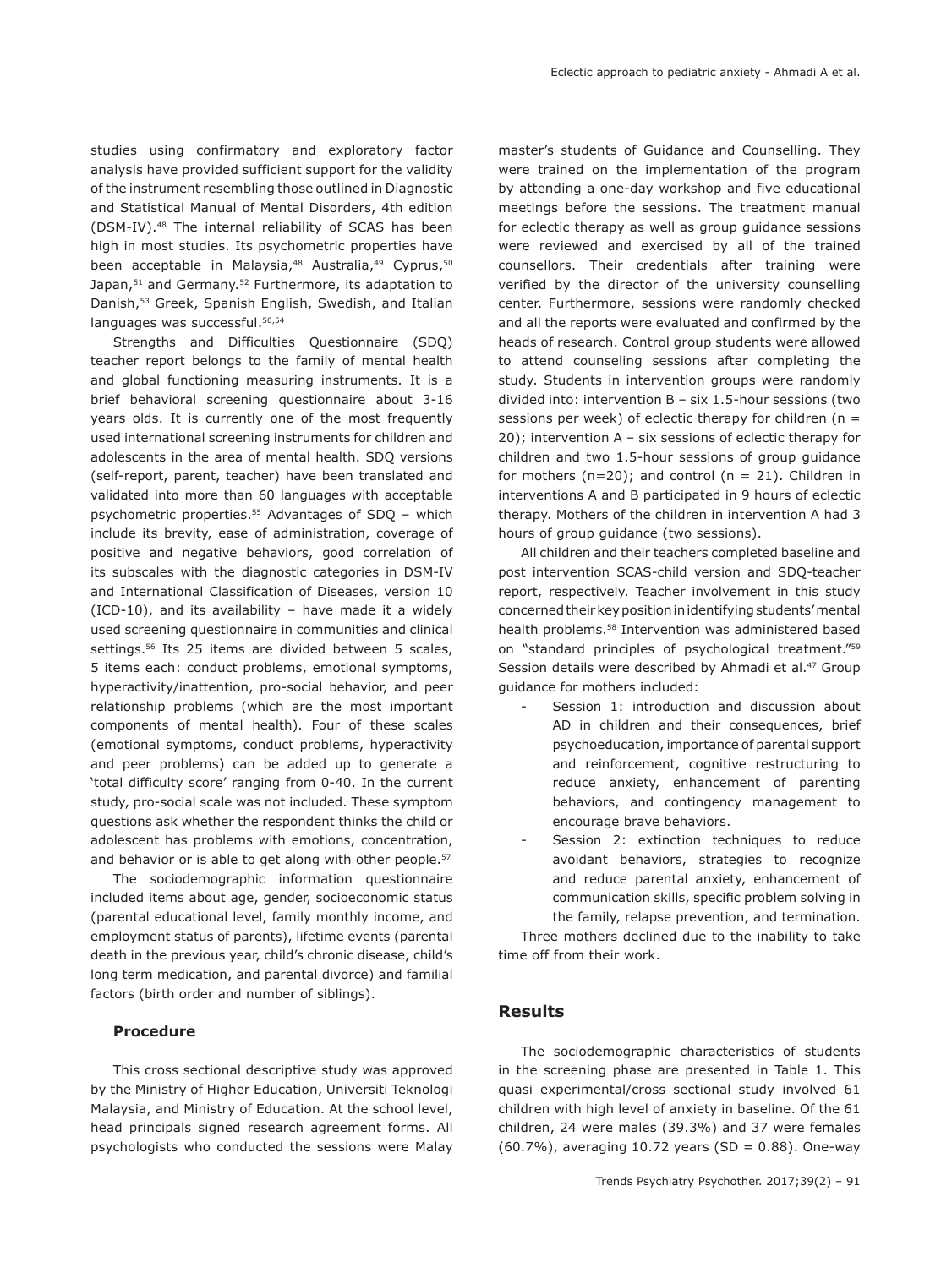analysis of variance (ANOVA) revealed no significant differences between pretest SCAS and SDQ scores in the experimental groups,  $F_{2,58} = 0.31$ , p = 0.73 and  $F_{2,58}$  $= 1.73$ ,  $p = 0.19$ , respectively. The site (school) effect for SCAS and SDQ at baseline was not significant  $F_{3,57}$  = 0.16,  $p = 0.92$  and  $F_{3.57} = 0.28$ ,  $p = 0.83$ , respectively.

#### **Therapy effectiveness**

Both interventions A and B led to significant changes between pre-tests and post-tests mean size for all domains of SCAS and SDQ scores. Tukey's posthoc tests revealed that both interventions significantly reduced the scores of overall anxiety, SAD, OCD, social phobia, fear, panic, and attention deficit/hyperactivity disorder (ADHD) domains ( $p < 0.005$ ), while greater reduction was recorded for intervention A compared to B. Intervention A ( $p < 0.005$ ) and intervention B  $(p < 0.05)$  significantly reduced the mean of Conduct problems scores compared to control group. Also, both interventions (with no considerable difference between them) led to significant drop in SDQ and Emotional problem scores ( $p < 0.005$ ) compared to control group. Intervention B showed significant higher posttest mean size scores for Peer problems domain compared to the other groups ( $p < 0.005$ ) and a considerably lower reduction of Peer domain scores than the others ( $p <$ 0.005). Intervention B group had considerably lower posttest level of GAD ( $p < 0.005$ ) compared to the other groups (Table 2).

Cohen's *d* and *r* values were medium or large for all domains except for Conduct scale in interventions A and B, and for Peer domain in intervention A.

Pretest SCAS scores (independent of intervention groups) significantly predicted posttest SCAS scores (p < 0.05 for all domains). Lower degrees of AD in pretests predicted lower levels of AD in posttests.

#### **Effect of sociodemographic predictors of treatment outcome**

The following independent sociodemographic predictors on intervention outcome for all domains of SCAS and SDQ were measured by analysis of

| Construct/subconstruct<br>$\frac{0}{0}$ |      | Construct/subconstruct              | $\frac{0}{0}$ |
|-----------------------------------------|------|-------------------------------------|---------------|
| Age (years)                             |      | Major lifetime past events          |               |
| 9                                       | 22.7 | Chronic disease                     |               |
| 10                                      | 36.4 | Yes                                 | 10.2          |
| 11                                      | 40.3 | <b>No</b>                           | 89.8          |
| Gender                                  |      | Long term medication                |               |
| Female                                  | 53.8 | Yes                                 | 12.4          |
| Male                                    | 46.2 | <b>No</b>                           | 87.6          |
| Socioeconomic status                    |      | Parental divorce                    |               |
| Father's educational level              |      | Yes                                 | 7.5           |
| Illiterate                              | 36.9 | <b>No</b>                           | 92.5          |
|                                         | 52.8 | Parental death in the previous year |               |
| Degree                                  |      | Yes                                 | 5.1           |
| Graduate                                | 5.6  | <b>No</b>                           | 94.9          |
| Master                                  | 3.4  | <b>Familial factors</b>             |               |
| PhD                                     | 1.3  | Birth order                         |               |
| Mother's educational level              |      | First                               | 28            |
| Illiterate                              | 31.6 | Second                              | 17.5          |
| Degree                                  | 56.2 | Third                               | 22.9          |
| Graduate                                | 5.9  | Fourth $\geq$                       | 31.6          |
| Master                                  | 5.4  | Number of siblings                  |               |
| PhD                                     | 1.0  | 0                                   | 1.7           |
| Father's employment status              |      | $\mathbf{1}$                        | 2.9           |
| Yes                                     | 93.2 | 2                                   | 10.7          |
| <b>No</b>                               |      | $3 \geq$                            | 84.7          |
|                                         | 6.8  | Mother's working hours per day      |               |
| Family monthly income                   |      | 0                                   | 25.5          |
| < 3000RM                                | 88.3 | $0 - 4$                             | 33.3          |
| 3000-5000RM                             | 7.3  | $4 - 8$                             | 18            |
| $< 5000$ RM                             | 4.4  | $8 \geq$                            | 23.1          |

**Table 1 -** Sociodemographic characteristic of students in real research

92 – Trends Psychiatry Psychother. 2017;39(2)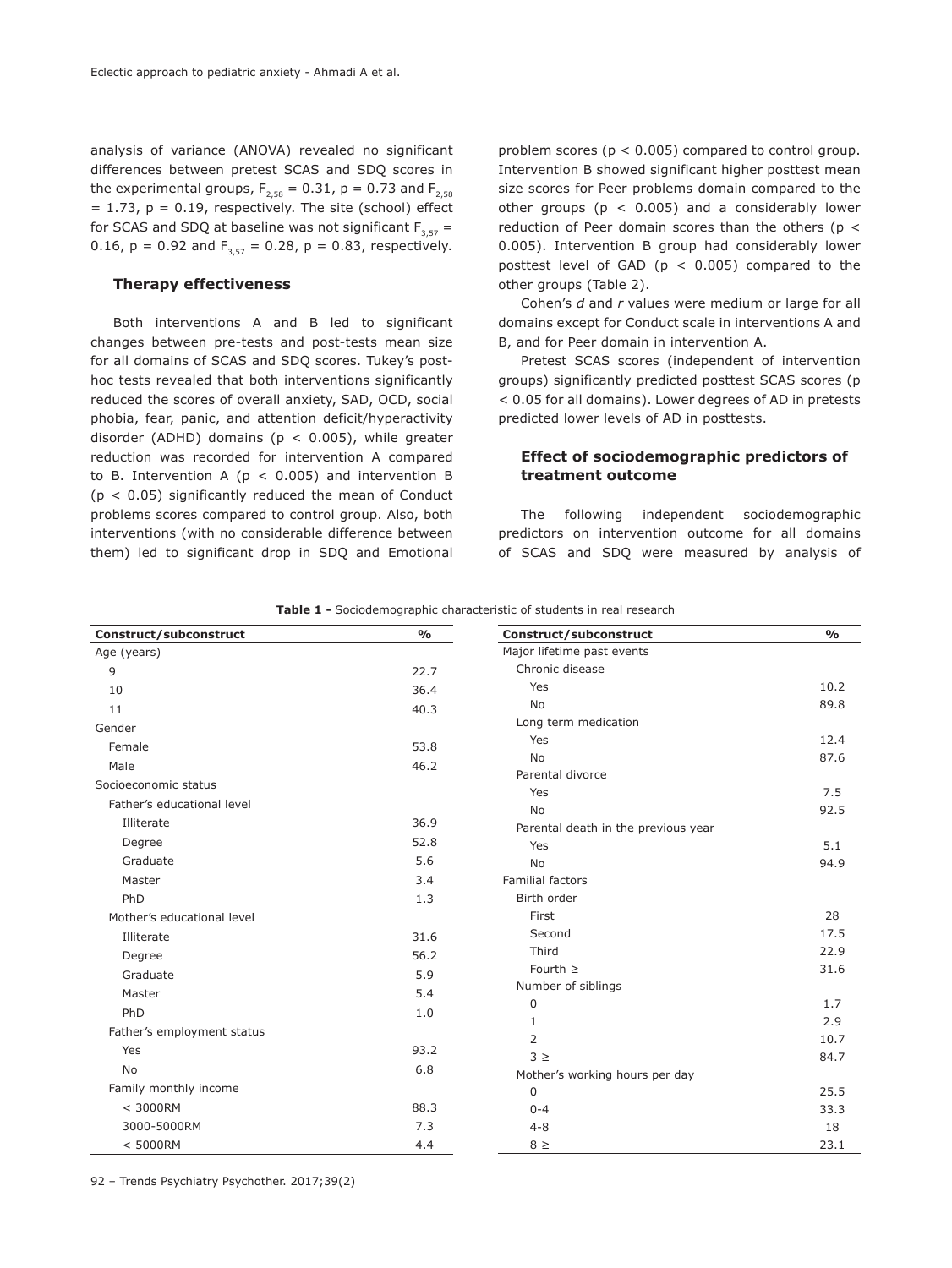covariance (ANCOVA): effects of age, gender, and family socioeconomic status (family monthly income, educational level of parents, and father employment status); lifetime events (parental divorce, parental death in the previous year, chronic illness, and long term medication); and familial factors (number of siblings, child's birth order, and mother's working hours per day). Covariates were calculated by relating pretest to posttest scores. That is the reason why we adopted separate models instead of multivariate analysis of covariance (MANCOVA). Assumptions of ANCOVA test (independent random sampling, multivariate normality, homogeneity of covariance matrix, linear relationship among dependent variables, interval or ratio dependent variables, independence of observation, categorical independent variables, adequate sample size, no statistical relationship between covariate and dependent variables, and absence of multicollinearity) were fulfilled. Significant models of prediction are presented in Table 3. Pairwise comparisons based on estimated marginal means yielded the following results: girls' peer problems after sessions were reduced more boys' ( $F_{1,22}$ )  $= 10.53$ ,  $p < 0.005$ ); children born to mothers with a diploma responded better to therapy for mental health

**Table 2 -** Mean scores of SCAS and SDQ domains in pretests and posttests, ANOVA, and SMD results

|                  |                      | Control group         |                      | <b>Intervention A group</b> |                      | <b>Intervention B group</b> |                | <b>SMD</b>       | <b>SMD</b><br>intervention A intervention B |
|------------------|----------------------|-----------------------|----------------------|-----------------------------|----------------------|-----------------------------|----------------|------------------|---------------------------------------------|
| <b>Parameter</b> | <b>Pretest score</b> | <b>Posttest score</b> | <b>Pretest score</b> | <b>Posttest score</b>       | <b>Pretest score</b> | <b>Posttest score</b>       | $p$ -value $*$ | Cohen's d<br>(r) | Cohen's d<br>(r)                            |
| <b>SCAS</b>      | 54.50 (8.12)         | 53.38 (12.65)         | 53.83 (8.96)         | 38.38 (11.06)               | 56.38 (12.43)        | 24.69 (9.57)                | < 0.005        | 1.53(0.60)       | 2.85(0.81)                                  |
| Fears            | 6.04(2.62)           | 6.00(2.53)            | 5.58(2.51)           | 3.54(1.66)                  | 6.77(2.55)           | 2.77(2.08)                  | < 0.005        | 0.96(0.43)       | 1.71(0.65)                                  |
| <b>SAD</b>       | 9.17(3.23)           | 9.71(3.73)            | 9.50(3.31)           | 7.25(3.40)                  | 10.23 (4.00)         | 4.85(1.57)                  | < 0.005        | 0.67(0.31)       | 1.77(0.66)                                  |
| GAD              | 8.79(2.51)           | 7.71 (2.91)           | 9.21(2.91)           | 6.46 (2.76)                 | 9.15(2.30)           | 3.46 (1.94)                 | < 0.005        | 0.97(0.44)       | 2.67(0.80)                                  |
| <b>OCD</b>       | 10.17(2.61)          | 10.29 (3.07)          | 9.17(3.11)           | 7.75(2.80)                  | 7.46 (2.50)          | 4.92 (2.98)                 | < 0.005        | 0.48(0.23)       | 0.92(0.42)                                  |
| Social           | 9.96(2.49)           | 8.21(3.18)            | 10.00(2.20)          | 6.42(1.64)                  | 9.46(2.84)           | 4.23(1.58)                  | < 0.005        | 1.84(0.68)       | 2.27(0.75)                                  |
| Panic            | 10.38 (3.29)         | 11.46 (3.33)          | 10.38 (3.22)         | 6.96(4.02)                  | 13.31 (4.44)         | 4.46 (2.47)                 | < 0.005        | 0.94(0.42)       | 2.46(0.78)                                  |
| <b>SDQ</b>       | 14.38 (5.29)         | 16.50 (5.41)          | 13.33 (4.64)         | 8.83(5.30)                  | 16.38 (3.82)         | 10.46 (1.45)                | < 0.005        | 0.90(0.41)       | 2.05(0.71)                                  |
| Emotion          | 4.50 (2.44)          | 5.25(2.41)            | 3.75(2.00)           | 2.17(2.23)                  | 4.77(1.69)           | 1.77(0.43)                  | < 0.005        | 0.74(0.35)       | 2.43(0.77)                                  |
| Conduct          | 3.04(1.57)           | 3.33(1.46)            | 2.50(1.50)           | 2.08(1.71)                  | 3.31(2.21)           | 2.54(0.77)                  | < 0.05         | 0.26(0.12)       | 0.46(0.22)                                  |
| <b>ADHD</b>      | 3.96(1.85)           | 4.63(2.06)            | 3.96(2.03)           | 2.21(2.08)                  | 4.38(2.14)           | 0.62(0.50)                  | < 0.005        | 0.85(0.39)       | 2.42(0.77)                                  |
| Peer             | 2.88(2.02)           | 3.29(1.82)            | 3.13(1.45)           | 2.38(0.92)                  | 3.92(1.60)           | 5.54(0.77)                  | < 0.005        | 0.61(0.29)       | $-1.29(-0.54)$                              |

Data presented as mean (standard deviation).

\* Analysis of variance (ANOVA). Effect size is based on standardized mean difference (SMD).

ADHD = attention deficit/hyperactivity disorder; Fears = physical injury fears; GAD = generalized anxiety disorder; OCD = obsessive compulsive disorder; Panic = panic disorder; SCAS = Spence Children's Anxiety Scale; SAD = separation anxiety disorder; SD = standard deviation; SDQ = Strengths and Difficulties Questionnaire; SMD = standardized mean difference; Social = social phobia.

| Table 3 - Significant models of anxiety disorders and mental health difficulties for |  |
|--------------------------------------------------------------------------------------|--|
| sociodemographic factors by analysis of covariance                                   |  |

| <b>Independent variables</b>        | <b>Significant models</b>                      |
|-------------------------------------|------------------------------------------------|
| Gender                              | Peer domain: $F_{1,22} = 10.53$ , $p < 0.005$  |
| Age                                 | Panic disorder: $F_{3,20} = 3.13$ , p < 0.05   |
|                                     | ADHD domain: $F_{3,20} = 3.21$ , $p < 0.05$    |
| Educational level of mother         | SDQ: $F_{1,21} = 6.01$ , $p < 0.05$            |
|                                     | Conduct domain: $F_{1,21} = 7.81$ , $p < 0.05$ |
| Family monthly income               | Peer domain: $F_{3,20} = 3.21$ , $p < 0.05$    |
| Mother's working hours per day      | SCAS: $F_{3,18} = 4.52$ , $p < 0.05$           |
|                                     | SAD: $F_{3.18} = 6.35$ , p < 0.005             |
|                                     | GAD: $F_{3,18} = 3.59$ , p < 0.05              |
|                                     | OCD: $F_{3.18} = 5.49$ , p < 0.05              |
|                                     | Social phobia: $F_{3,18} = 4.03$ , p < 0.05    |
|                                     | ADHD domain: $F_{3.18} = 3.26$ , $p < 0.05$    |
| Parental divorce                    | GAD: $F_{1,22} = 10.38$ , $p < 0.005$          |
| Parental death in the previous year | Conduct domain: $F_{1,22} = 5.00$ , $p < 0.05$ |

ADHD = attention deficit/hyperactivity disorder; GAD = generalized anxiety disorder; OCD = obsessive compulsive disorder; SAD = separation anxiety disorder; SCAS = Spence Children's Anxiety Scale; SDQ = Strengths and Difficulties Questionnaire.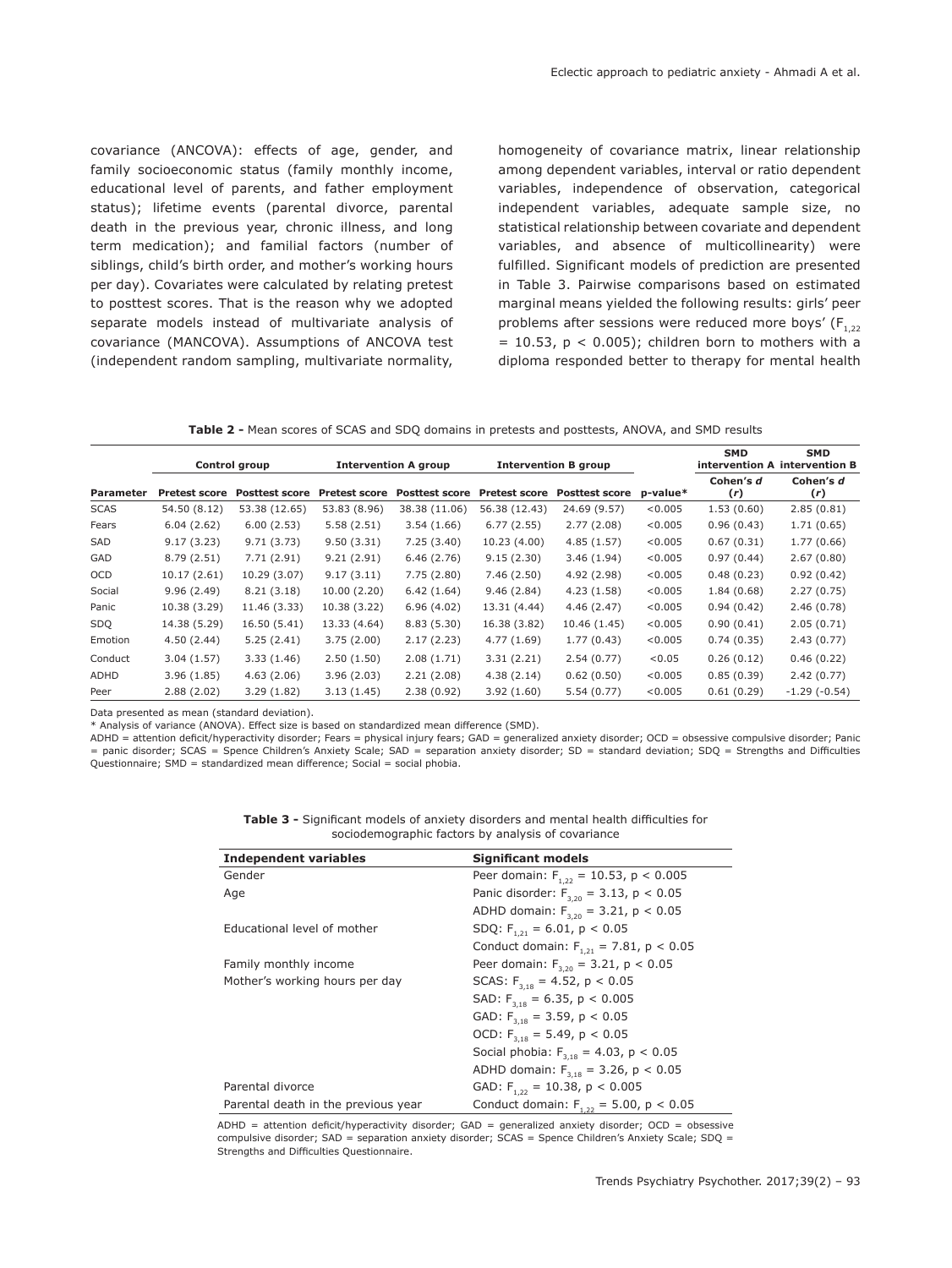difficulties (SDQ) – specifically for conduct problems – when compared to children born to illiterate mothers  $(F_{1,21} = 6.01, p < 0.05)$ ; children in low income families responded better to treatment of peer problems than children in middle income families ( $F_{3,20}$  = 3.21, p < 0.05); children of stay-at-home mothers responded better to overall anxiety (SCAS) (SCAS:  $F_{3,18} = 4.52$ ,  $p$  < 0.05), SAD (F<sub>3,18</sub> = 6.35,  $p$  < 0.005), GAD (F<sub>3,18</sub> = 3.59, p < 0.05), and ADHD domains of SDQ treatment than children of mothers who worked more than 8 hours per day ( $F_{3,18}$  = 3.26, p < 0.05); GAD in children of nondivorced parents were better treated than in children of divorced parents ( $F_{1,22}$  = 10.38, p < 0.005); and finally, children who experienced parental death in the previous year were worse treated than children whose parents were still living ( $F_{1,22} = 5.00$ ,  $p < 0.05$ ).

#### **Discussion**

The first aim of this quasi-experimental study was to test the effectiveness of eclectic therapy for middle childhood AD (we hypothesized that the application of an eclectic approach with parental involvement would deliver more changes in anxiety levels). Our second aim was to investigate sociodemographic predictors of treatment outcome.

The current study offers an important contribution to therapeutic research in pediatric AD by presenting a successful example of transportability of a clinically developed treatment into an educational community. This study supports the effectiveness of eclectic art and CBT in reducing anxiety symptoms in a high-risk sample of school-aged children. Our most considerable finding is that the indicators of adherence to the intervention – both in terms of self-report AD and in terms of teacher-reporting of mental health difficulties – were very positive. The only exception was for peer domain in intervention B. It is a promising finding that presents an appropriate therapeutic approach in rural remote areas that suffer from lack of service.

Despite our hypothesis that parental involvement would lead to better outcomes, intervention B showed larger effect sizes for all sub scales (the exception was for Peer problem scale). This finding is supported by some other research that indicated that the application of noneclectic therapies with parental involvement achieved no greater or small greater efficacy than interventions targeting only the children.<sup>41</sup> Also, at least one study showed that child therapy without parent involvement demonstrated to be superior to therapies involving parents.60 Possible justifications may include: the training protocol for guidance sessions wasn't enough rich to

help mothers reduce their children's anxiety; or some sociodemographic characteristics of mothers determined how much importance they give to their children's anxiety and its treatment (e.g., level of maternal education). Thus, superiority of parental involvement over eclectic therapy for children remains unclear.

It seems that freedom of expression in CBT through art helped children manage their anxious behaviors, stresses, and fears, therefore, helped them improve their self-awareness and self-esteem.61 All of the children attended six sessions. CBT and Art therapy combination is closer to natural child tendencies<sup>62</sup> and make therapy attractive and enlivening for them. Also, the combination increased therapy effectiveness during these limited sessions compared to control group. Insufficient focus on conducting issues in this short-term therapy could not remarkably relieve the conduction of problems. Thus, the effect of the therapy for conducting the disorder was not achieved.

Interestingly, teacher reports on their students' mental health difficulties correlated with student reports of AD in all three groups (control, intervention A, and B). However, although teachers report externalizing disorders more than internalizing disorders,<sup>58</sup> they have an important role in the identification and organization of their students' AD. Also, they can use their expertise to appropriately refer students mental health services.<sup>63</sup> Teachers are in a key position to identifying students' mental health problems based on their apparent manifestations as well as changes in school performance.<sup>58,63</sup>

The effect size for interventions in GAD, overall anxiety, social phobia, and panic was very large, whereas effect sizes stated in some meta-analytic review studies using art or CBT interventions (e.g., FRIENDS) were less than two.5,64 On the other hand, there were some studies with higher effect sizes, but they only focused on one type of AD.45

Some previous studies – which stated that psychological interventions in the early stages of anxiety, or in cases of mild anxiety, led to better outcomes than intervention for moderate or severe grades $43$  – supported the findings of this research. Moreover, other authors believed that higher levels of pre-therapy symptomatic severity could predict higher post-intervention severity, but not a lesser level of recovery.<sup>7</sup>

The understanding of treatment-response predictors helps modification and improvement of therapies. Research on these predictors of middle childhood AD has been surprisingly limited.<sup>41</sup> In this study, age, gender, mother's educational level, mother's working hours per day, parental divorce, and parental death in the previous year had a significant influence on the outcomes of the therapy.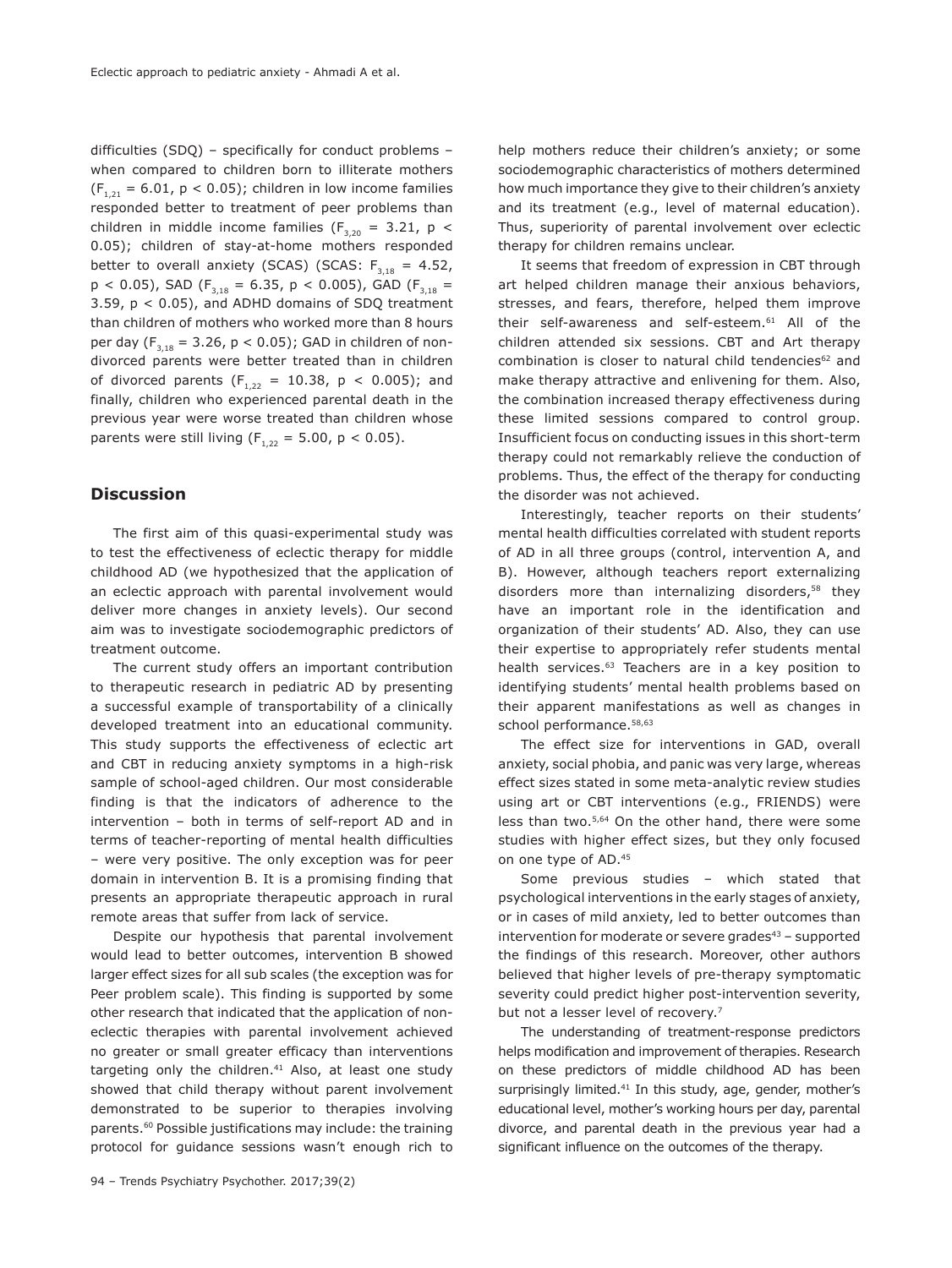Some previous studies that focused on pre-CBT predictors of response found that age, gender, and socioeconomic status could not predict the level of response to the intervention.<sup>40</sup> Another similar study showed that older-child age was associated with less favorable treatment response, but child sex, family income, family composition (i.e., single- versus dualparent household) were not predictive of treatment response.43 Reynolds et al. (2012) found that younger children showed less response to therapy.<sup>45</sup> The results of this investigation seem to be valuable for the planning of therapeutic interventions regarding the sociodemographic characteristics of the clients. If child's characteristics are predictors of resistance to therapy, more sessions, extra techniques, or individual therapy would be required.

The high prevalence of anxiety (15.6%) in this study justifies the need for the delivery of mental health care services in rural areas, taking into account the sociodemographic issues faced by the population these regions. The fulfillment of this need requires a shift from CBT delivery and individual therapy to group eclectic art and CBT for middle-childhood-aged children with AD. Schools are ideal contexts for this change because they are available sources in rural areas and often count on a school counselor.

Regular screening and preventative and therapeutic programs for pediatric AD – such as eclectic art and CBT with or without family involvement – can improve children's incorporated skills, which may help reduce their level of AD. The demographic risk factors of therapy resistance shown in this research can be considered for future treatment planning. The reduction or elimination of these vulnerable factors, as far as possible, may increase the probability of success in response to the interventions and maintain their effects for longer periods. Flexibility in sessions and attention to the diverse needs of members in group therapy can result in greater achievements. For those children who fail to respond adequately to therapy, more individual or group sessions could be offered.<sup>65</sup>

#### **Limitations and implications**

One of the limitations of this study has to do with the lack of follow-up studies to show long-term effectiveness of therapy. Furthermore, although the applicability of this study to different situations and people is very high, generalization may be limited to similar populations from a demographic point of view. Self-, parent, and teacher reports are multiple informant data sources for this study. Although the best diagnostic method in children is reached via multiple informants, clinical interview can confirm the results for the instrumental phase of the procedures.

Our favorable outcomes may encourage therapists to match their therapeutic approaches to their clients' demands and characteristics, and help them overcome limitations of their practices. Intervention B had the highest effect size for overall anxiety and GAD. In turn, social phobia showed the highest value in intervention A. These results may be practical for clinicians to approach AD with the best specific methods.

#### **Conclusion**

The present study demonstrated that eclectic therapy provides a realistic service option for rural children who normally lack access to suitable services. Besides offering cost-effective services to families and service providers, it underscores the feasibility of implementing pluralistic therapy for pediatric anxiety in a regular child and adolescent educational setting.

#### **Acknowledgements**

The authors would like to thank the financial support from the Malay Ministry of Higher Education (MOHE) and Research Management Centre (RMC), Universiti Teknologi Malaysia (UTM; institutional grant VOT: 4F304).

#### **Disclosure**

No conflicts of interest declared concerning the publication of this article.

#### **References**

- 1. Abbo C, Kinyanda E, Kizza RB, Levin J, Ndyanabangi S, Stein DJ. Prevalence, comorbidity and predictors of anxiety disorders in children and adolescents in rural north-eastern Uganda. Child Adolesc Psychiatry Ment Health. 2013;7:21.
- 2. Anderson NJ, Neuwirth SJ, Lenardson JD, Hartley D. Patterns of care for rural and urban children with mental health problems. Portland, ME: Maine Rural Health Research Center; 2013. http:// muskie.usm.maine.edu/Publications/MRHRC/WP49-Rural-Children-Mental-Health.pdf
- 3. Mychailyszyn MP, Beidas RS, Benjamin CL, Edmunds JM, Podell JL, Cohen JS, et al. Assessing and treating child anxiety in schools. Psychol Sch. 2011;48:223-32.
- 4. Drake KL, Ginsburg GS. Family factors in the development, treatment, and prevention of childhood anxiety disorders. Clin Child Fam Psychol Rev. 2012;15:144-62.
- 5. James AC, James G, Cowdrey FA, Soler A, Choke A. Cognitive behavioural therapy for anxiety disorders in children and adolescents. Cochrane Database Syst Rev. 2013;6:CD004690.
- 6. Sones HM, Thorp SR, Raskind M. Prevention of post traumatic stress disorder. Psychiatr Clin North Am. 2011;34:79-94.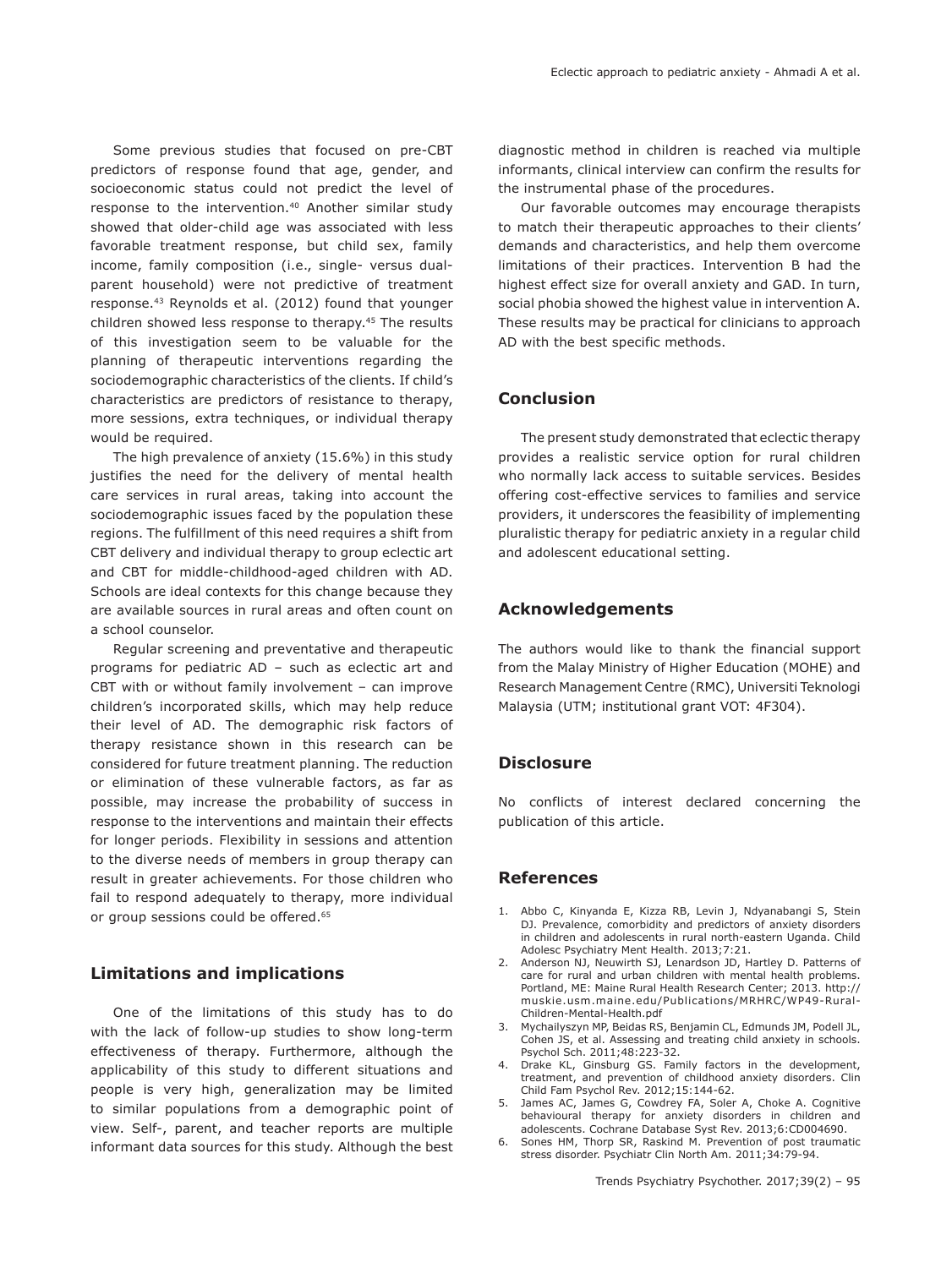- 7. Lundkvist-Houndoumadi I, Hougaard E, Thastum M. Pre-treatment child and family characteristics as predictors of outcome in cognitive behavioural therapy for youth anxiety disorders. Nord J Psychiatry. 2014;68:524-35.
- 8. James A, Soler A, Weatherall R. Cognitive behavioural therapy for anxiety disorders in children and adolescents. Cochrane Database Syst Rev. 2005;4: CD004690.
- 9. Öst LG. Cognitive behavior therapy for anxiety disorders: 40 years of progress. Nord J Psychiatry. 2008;62:5-10.
- 10. Victor AM, Bernat DH, Bernstein GA, Layne AE. Effects of parent and family characteristics on treatment outcome of anxious children. J Anxiety Disord. 2007;21:835-48.
- 11. Malchiodi CA, Rozum AL. Cognitive-behavioral and mind–body approaches. In: Malchiodi CA. Handbook of art therapy. 2nd edition. New York: Guilford; 2012. p. 89-103.
- 12. Otte C. Cognitive behavioral therapy in anxiety disorders: current state of the evidence. Dialogues Clin Neurosci. 2011;13:413-21.
- 13. Campbell MA. Innovative ways to assist young anxious children. In Wilkie W, ed. Sensitivity and childhood trauma. Clear Mountain: Amanda Flynn Foundation; 2009. p. 76-88.
- 14. Smokowski PR, Cotter KL, Robertson CI, Guo S. Anxiety and aggression in rural youth: baseline results from the rural adaptation project. Child Psychiatry Hum Dev. 2013;44:479-92.
- 15. Sridevi K. A study of relationship among general anxiety, test anxiety and academic achievement of higher secondary students. J Educ Pract. 2013;4:122-30.
- 16. Yen CF, Ko CH, Wu YY, Yen JY, Hsu FC, Yang P. Normative data on anxiety symptoms on the Multidimensional Anxiety Scale for children in Taiwanese children and adolescents: differences in sex, age, and residence and comparison with an American sample. Child Psychiatry Hum Dev. 2010;41:614-23.
- 17. American Psychiatric Association. Diagnostic and Statistical Manual of Mental Disorders, Fifth Edition (DSM-5). Arlington: American Psychiatric Publishing; 2013.
- 18. Lyneham HJ, Rapee RM. Childhood anxiety in rural and urban areas: presentation, impact and help seeking. Aust J Psychol. 2007;59:108-18.
- 19. Vakilian S, Ghanbari BA. Effectiveness of compound group cognitive-behavioral therapy and social skill training on fear of negatitive assessment and social avoidance. J Clin Psychol. 2009;1:11-28.
- 20. Gardner H. Frames of mind: Theory of multiple intelligences. London: Heinermann; 1983.
- 21. Gardner. H. Multiple intelligences. New horizons. New York: Basic Books; 2006.
- 22. Gardner H, Moran S. The science of multiple intelligences theory: a response to Lynn Waterhouse. Educ Psychol. 2006;41:227-32.
- 23. Cooper M. The challenge of counselling and psychotherapy research. Couns Psychother Res. 2010;10:183-91.
- 24. Pearson, M. Multiple intelligences, eclecticism and the therapeutic alliance: New possibilities in integrative counsellor education. BeyondSCAPE: Possibility and necessity in counselling and psychotherapy education. 2012.
- 25. Lazarus AA, Beutler LE. On technical eclecticism. J Couns Dev. 1993;71:381-5.
- 26. Shilling HN. How integrative and eclectic therapists make treatment selection decisions: a qualitative study [dissertation]. Madison: University of Wisconsin; 2012.
- 27. Prochaska JO, Norcross JC. Systems of psychotherapy: a transtheoretical analysis. 7th ed. Pacific Grove: Brooks/Cole; 2010.
- 28. Norcross JC. A primer on psychotherapy integration. In: Norcross JC, Goldfried MR, editors. Handbook of psychotherapy integration. New York: Oxford University; 2005.
- 29. Brooks-Harris JE. Integrative multitheoretical psychotherapy. Boston: Houghton-Mifflin; 2008.
- 30. Taylor OD. Children of substance-abusing or substance-dependent parents. J Hum Behav Soc Environ. 2011;21:727-43.
- 31. Paul J. Evaluating the impact of a universal FRIENDS for Life Programme on emotional distress and academic self-perceptions [dissertation]. Nottingham: University of Nottingham; 2011.
- 32. Buchalter S. Raising self-esteem in adults: an eclectic approach with art therapy, CBT and DBT based techniques. London: Jessica Kingsley Publishers; 2014.
- 33. Wethington HR, Hahn RA, Fuqua-Whitley DS, Sipe TA, Crosby AE, Johnson RL, et al. The effectiveness of interventions to reduce psychological harm from traumatic events among children and adolescents: a systematic review. Am J Prev Med. 2008;35:287-313.
- 34. Babatunde JO, Osakinle EO. Effects of group guidance and counselling techniques on students'vocational maturity in
- 96 Trends Psychiatry Psychother. 2017;39(2)

ekiti state secondary schools, Ekiti State, Nigeria. Eur Sci J. 2013;9478-84.

- 35. Owuamanam T. A handbook of guidance and counselling. Revised Ed. Lagos: Bolabay Publications; 2007.
- 36. Dowell KA, Ogles BM. The effects of parent participation on child psychotherapy outcome: a meta-analytic review. J Clin Child Adolesc Psychol. 2010;39:151-62.
- 37. Pahl KM, Barrett PM, Gullo MJ. Examining potential risk factors for anxiety in early childhood. J Anxiety Disord. 2012;26:311-20.
- 38. Cohen JA, Bukstein O, Walter H, Benson RS, Chrisman A, Farchione TR, et al. Practice parameter for the assessment and treatment of children and adolescent with posttraumatic stress disorder. J Am Acad Child Adolesc Psychiatry. 2010;49:414-30.
- 39. Liu J, Chen X, Lewis G. Childhood internalizing behaviour: analysis and implications. J Psychiatr Ment Health Nurs. 2011;18:884-94.
- 40. Knight A, McLellan L, Jones M, Hudson J. Pre-treatment predictors of outcome in childhood anxiety disorders: a systematic review. Psychopathol Rev. 2014;1:77-129.
- 41. Rapee RM. Family factors in the development and management of anxiety disorders. Clin Child Fam Psychol Rev. 2012;15:69-80.
- 42. Nilsen TS, Eisemann M, Kvernmo S. Predictors and moderators of outcome in child and adolescent anxiety and depression: a systematic review of psychological treatment studies. Eur Child Adolesc Psychiatry. 2013;22:69-87.
- 43. Southam-Gerow MA, Kendall PC, Weersing VR. Examining outcome variability: correlates of treatment response in a child and adolescent anxiety clinic. J Clin Child Psychol. 2001;30:422-36.
- 44. Rapee RM, Schniering CA, Hudson JL. Anxiety disorders during childhood and adolescence: origins and treatment. Annu Rev Clin Psychol. 2009;5:311-41.
- 45. Reynolds S, Wilson C, Austin J, Hooper L. Effects of psychotherapy for anxiety in children and adolescents: a meta-analytic review. Clin Psychol Rev. 2012;32:251-62.
- 46. Barrett PM, Farrell L, Pina AA, Peris TS, Piacentini J. Evidencebased psychosocial treatments for child and adolescent obsessive– compulsive disorder. J Clin Child Adolesc Psychol. 2008;37:131-51.
- 47. Ahmadi A, Mustaffa MS, Haghdoost A, Khan A, Latif AA. Crosscultural adaptation of the Spence Children's Anxiety Scale in Malaysia. Trends Psychiatry Psychother. 2015;37:37-41.
- 48. Ahmadi A, Mustaffa MS, Udin A, Haghdoost A. DSM-IV-defined anxiety disorder symptoms in a middle-childhood-aged group of Malaysian children using the Spence Children's Anxiety Scale. Trends Psychiatry Psychother. 2016;38:14-22.
- 49. Spence SH, Barrett PM, Turner CM. Psychometric properties of the Spence Children's Anxiety Scale with young adolescents. J Anxiety Disord. 2003;17:605-25.
- 50. Essau CA, Anastassiou-Hadjicharalambous X, Muñoz LC. Psychometric properties of the Spence Children's Anxiety Scale (SCAS) in Cypriot children and adolescents. Child Psychiatry Hum Dev. 2011;42:557-68.
- 51. Ishikawa S, Sato H, Sasagawa S. Anxiety disorder symptoms in Japanese children and adolescents. J Anxiety Disord. 2009;23:104-11.
- 52. Essau CA, Muris P, Ederer EM. Reliability and validity of the Spence Children's Anxiety Scale and the screen for child anxiety related emotional disorders in German children. J Behav Ther Exp Psychiatry. 2002;33:1-18.
- 53. Nauta MH, Scholing A, Rapee RM, Abbott M, Spence SH, Waters A. A parent-report measure of children's anxiety: psychometric properties and comparison with child-report in a clinic and normal sample. Behav Res Ther. 2004;42:813-39.
- 54. Hernández-Guzmán L, Bermúdez-Ornelas G, Spence SH, Montesinos MJG, Martínez-Guerrero JI, Villalobos JA, et al. Versión en español de la Escala de Ansiedad para Niños de Spence (SCAS). Rev Latinoam Psicol. 2010;42:13-24.
- 55. Richter J, Sagatun Å, Heyerdahl S, Oppedal B, Røysamb E. The Strengths and Difficulties Questionnaire (SDQ) - self-report. An analysis of its structure in a multiethnic urban adolescent sample. J Child Psychol Psychiatry. 2011;52:1002-11.
- 56. Shahrivar Z, Tehrani-Doost M, Pakbaz B, Rezaie A, Ahmadi F. Normative data and psychometric properties of the parent and teacher versions of the strengths and difficulties questionnaire (SDQ) in an Iranian community sample. J Res Med Sci. 2009;14:69-77.
- 57. Goodman A, Goodman R. Population mean scores predict child mental disorder rates: validating SDQ prevalence estimators in Britain. J Child Psychol Psychiatry. 2011;52:100-8.
- 58. Headley C, Campbell MA. Teachers' recognition and referral of anxiety disorders in primary school children. Aust J Educ Dev Psychol. 2011;11:78-90.